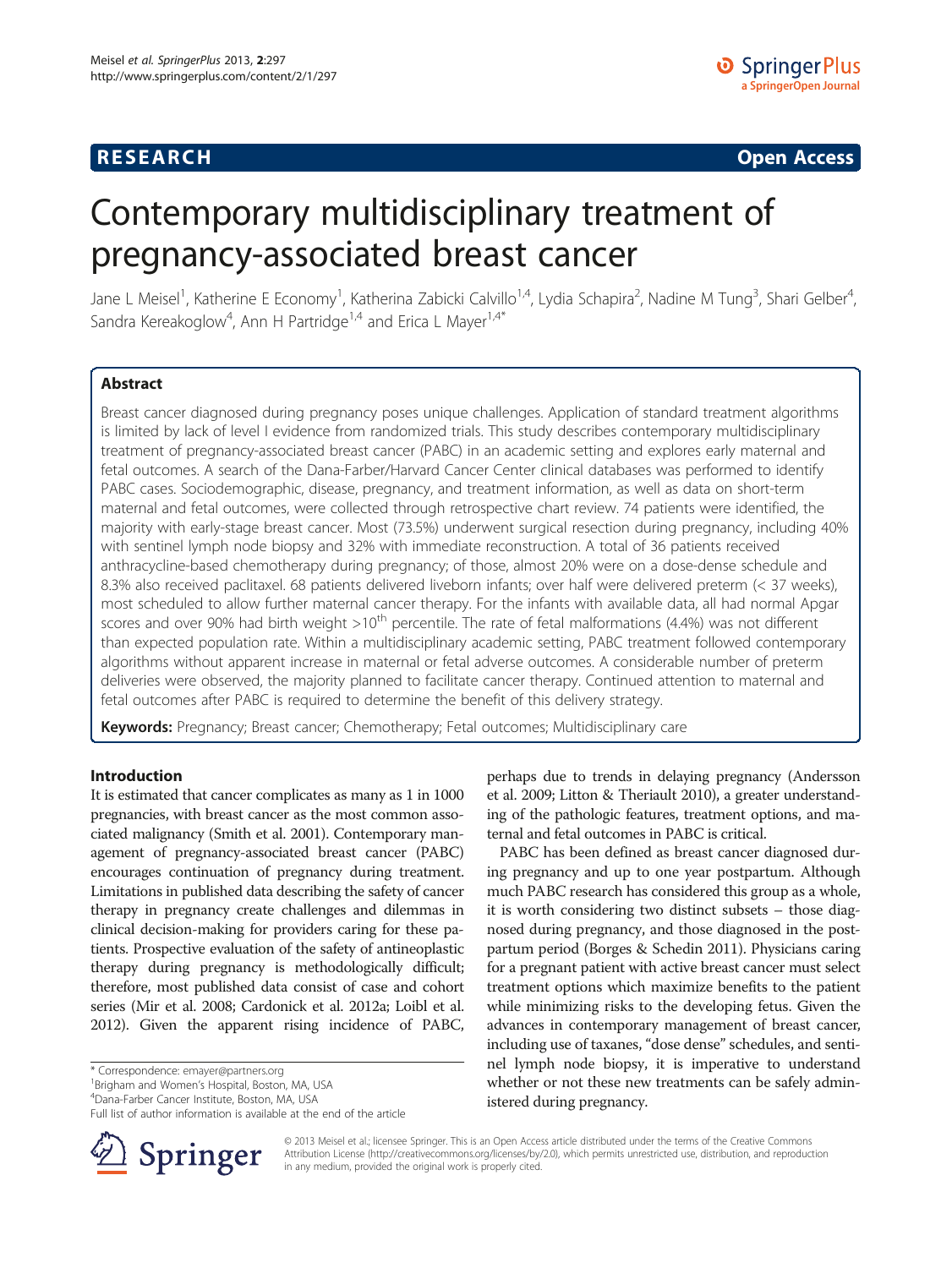With these considerations, a cohort of breast cancer patients treated during pregnancy was identified at an academic comprehensive cancer center. This study examined the distribution of tumor subtypes, treatment decisions, and maternal and fetal outcomes within the cohort, and evaluated the contemporary management of PABC supported by a multidisciplinary team.

#### **Methods**

A retrospective cohort of patients diagnosed with breast cancer during pregnancy was created through a search of the Dana Farber/Harvard Cancer Center (DF/HCC) clinical database. Eligibility criteria included: a history of pathologically confirmed breast cancer diagnosed during pregnancy, at least two follow-up visits for treatment documented within the DF/HCC system (including the Dana-Farber Cancer Institute, Massachusetts General Hospital, Brigham and Women's Hospital, and Beth Israel Deaconess Medical Center) to identify continuous care, and age > 18 years. Medical oncologists, breast surgeons, and maternal-fetal medicine specialists within the DF/HCC institutions were also queried to identify eligible patients treated in their practices. Comprehensive review of the DF/ HCC database was used to gather patient information as well as data on short-term maternal and fetal outcomes. Statistical analysis was exploratory and descriptive in nature. Institutional Review Board approval was obtained prior to initiation of this study.

#### Results

#### Patient and disease characteristics

Seventy-four patients with PABC were identified who met inclusion criteria. Detailed demographic and disease characteristics are presented in Table 1. Most patients (62%) received their diagnosis after 2005. The median age at diagnosis was 34 years (range 25–40), with 63 (85.1%) patients aged 30 or older at the time of diagnosis. The timing of presentation varied with 25 (33.8%) patients diagnosed in the first trimester, 30 (40.5%) in the second trimester, and 19 (25.7%) in the third trimester. Sixty-eight of the 74 patients (91.9%) carried their infants to term. One patient miscarried and five pregnancies were electively terminated during the first trimester, prior to initiating cancer therapy.

The majority of patients (83.8%) were diagnosed with early-stage disease; only two had metastatic disease at the time of presentation. All were tested to evaluate tumor hormone receptor and HER2 status; 46 (62.2%) were ER/ PR positive, 25 (33.8%) were HER2 positive, and 14 (18.9%) had triple-negative breast cancer. A total of 50 patients (67.6%) had BRCA testing performed, and in this subset, 6 (12.0%) tested positive for either a BRCA 1 or 2 mutation.

#### Table 1 Patient and tumor characteristics

| Demographic $(N = 74)$                    | <b>Number</b>  | Percent |
|-------------------------------------------|----------------|---------|
| Age at diagnosis (years)                  |                |         |
| Less than 30                              | 11             | 14.9    |
| $30 - 34$                                 | 26             | 35.1    |
| 35-39                                     | 29             | 39.2    |
| $\geq 40$                                 | 8              | 10.8    |
| Median age at diagnosis: 34 (range 25-40) |                |         |
| Gestational age at diagnosis (weeks)      |                |         |
| 0-12 (1 <sup>st</sup> trimester)          | 25             | 33.8    |
| 13-27 (2 <sup>nd</sup> trimester)         | 30             | 40.5    |
| 28-40 (3 <sup>rd</sup> trimester)         | 19             | 25.7    |
| Race                                      |                |         |
| White                                     | 63             | 85.1    |
| Black                                     | $\overline{4}$ | 5.4     |
| Hispanic                                  | 3              | 4.1     |
| Asian                                     | 4              | 5.4     |
| Year of diagnosis                         |                |         |
| 1996-1999                                 | 9              | 12.2    |
| 2000-2004                                 | 19             | 25.7    |
| 2005-2009                                 | 31             | 41.9    |
| 2010-2012                                 | 15             | 20.3    |
| Outcome of pregnancy                      |                |         |
| Delivery of liveborn infant(s)            | 68             | 91.9    |
| Miscarried in 1 <sup>st</sup> trimester   | 1              | 1.4     |
| Terminated in 1 <sup>st</sup> trimester   | 5              | 6.8     |
| Disease stage                             |                |         |
| 0                                         | 1              | 1.4     |
| L                                         | 19             | 25.7    |
| $\mathbf{  }$                             | 42             | 56.8    |
| Ш                                         | 10             | 13.5    |
| $\mathsf{IV}$                             | 2              | 2.7     |
| Tumor subtype                             |                |         |
| ER/PR Positive                            | 46             | 62.2    |
| <b>HER2 Positive</b>                      | 25             | 33.8    |
| Triple Negative                           | 14             | 18.9    |
| <b>BRCA</b> status                        |                |         |
| Genetic testing performed                 | 50             | 67.6    |
| BRCA 1 or 2 positive ( $N = 50$ )         | 6              | 12.0    |
| BRCA 1 and 2 negative ( $N = 50$ )        | 44             | 88.0    |
| Genetic testing not performed             | 24             | 32.4    |

Abbreviations: ER estrogen receptor, PR progesterone receptor, HER2 human epidermal growth factor receptor 2.

#### Imaging

Most patients (67, 90.5%) underwent imaging to stage their disease while pregnant. A total of 54 (73.0%) underwent breast ultrasound, 30 (44.8%) underwent mammography,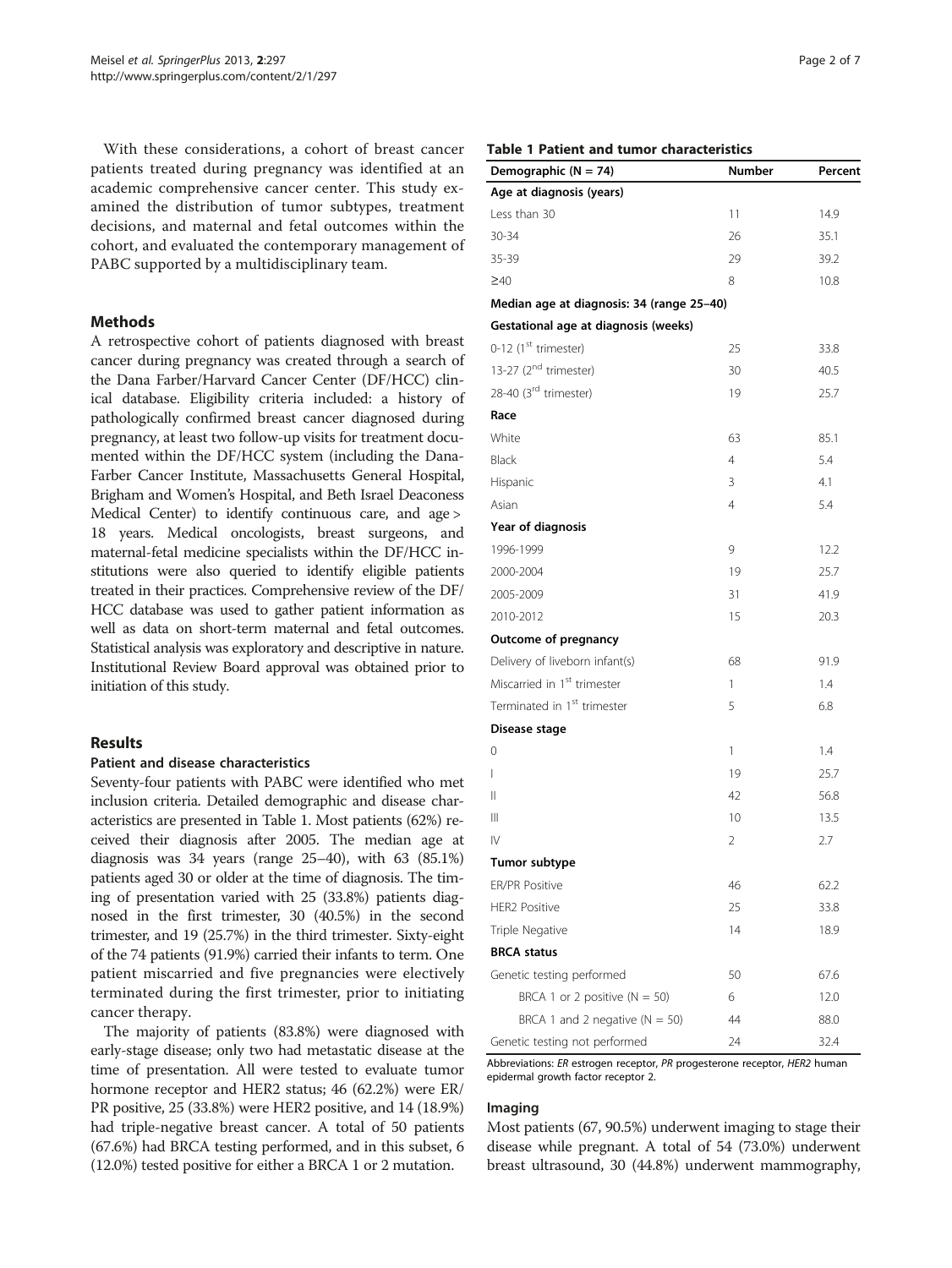and 14 (20.9%) underwent chest or abdominal x-ray. A minority (8, 11.9%) underwent MRI of the breast, abdomen and/or spinal cord, and of this subset, about half received gadolinium. No patients underwent computed tomography while pregnant.

#### Local therapy

Fifty of 68 patients (73.5%) who carried their pregnancies to term underwent surgery during pregnancy (see Table 2). Of this group, 39 underwent either lumpectomy or mastectomy, and 11 underwent more than one operation, resulting in a total of 37 lumpectomies and 25 mastectomies performed during pregnancy in the overall cohort. A total of 11 (17.7%) surgeries were performed during the first trimester and 35 (56.5%) in the second trimester. Immediate reconstruction was performed after 8 (32%) of the mastectomies during pregnancy. In those having surgery, sentinel lymph node biopsy was performed in 20 patients (40.0%), with 12 procedures employing radiolabeled tracer and 7 using blue dye.

#### Systemic therapy

Thirty-six of the 68 patients (52.9%) who carried pregnancies to term received chemotherapy (see Table [3\)](#page-3-0); 29 (80.6%) started chemotherapy in the second trimester and 7 (19.4%) started chemotherapy in the third trimester. No chemotherapy was administered in the first trimester.

Table 2 Surgical therapy for pregnancy associated breast cancer

| Surgical therapy ( $N = 68$ patients delivered live<br>born infants, 50 patients underwent 62<br>surgical procedures) | <b>Number</b> | Percent |
|-----------------------------------------------------------------------------------------------------------------------|---------------|---------|
| Surgery during pregnancy (entire cohort $N = 68$ )                                                                    |               |         |
| Yes                                                                                                                   | 50            | 73.5    |
| No                                                                                                                    | 18            | 26.5    |
| Gestational age at time of operation ( $N = 62$ )                                                                     |               |         |
| 0-12 weeks (1 <sup>st</sup> trimester)                                                                                | 11            | 17.7    |
| 13-27 weeks (2 <sup>nd</sup> trimester)                                                                               | 35            | 56.5    |
| 28-40 weeks (3 <sup>rd</sup> trimester)                                                                               | 16            | 25.8    |
| Type of operation performed ( $N = 50$ )                                                                              |               |         |
| Lumpectomy                                                                                                            | 37            | 74.0    |
| Mastectomy                                                                                                            | 25            | 50.0    |
| Immediate reconstruction after mastectomy ( $N = 25$ )                                                                |               |         |
| Yes                                                                                                                   | 8             | 32.0    |
| No                                                                                                                    | 17            | 68.0    |
| Sentinel node biopsy performed ( $N = 50$ )                                                                           |               |         |
| Yes                                                                                                                   | 20            | 40.0    |
| Methylene Blue tracer                                                                                                 | 7             | 35.0    |
| Radiolabeled tracer                                                                                                   | 12            | 60.0    |
| Unknown                                                                                                               | 1             | 5.0     |

Decisions regarding agent selection and schedule were left to the discretion of the treating physician after consultation with patients, although opinion from multidisciplinary tumor board was considered in many cases as well. All 36 patients received doxorubicin and cyclophosphamide (AC) and 26 (72.2%) completed 4 cycles during pregnancy; of those receiving AC, 29 (80.6%) were treated on an every-3-week basis, and 7 (19.4%) received "dose-dense" AC every two weeks. Of these 7 patients, 4 received pegfilgrastim and 2 received filgrastim during pregnancy. Three patients (8.3%) received 12 cycles of weekly paclitaxel during pregnancy following AC. No patients received trastuzumab or endocrine therapy during pregnancy.

#### Maternal outcomes

Of the 68 term pregnancies, 1 was complicated by intrauterine growth restriction (<  $10^{th}$  percentile), 1 by gestational hypertension, 3 by gestational diabetes, and 3 by cervical shortening (defined as cervix < 3 cm at 22 weeks gestation). Other complications of pregnancy, such as preeclampsia and placental abruption, were not seen. Complications of chemotherapy, including anemia, neutropenia, and febrile neutropenia, were rare, and not more common with dosedense therapy. One patient required a blood transfusion for anemia. A total of 13 patients (36.1%) treated with chemotherapy developed treatment-related neutropenia; but most cases were mild, with absolute neutrophil counts (ANC) >1000. One patient developed febrile neutropenia and mycoplasma pneumonia requiring hospitalization.

There were very few additional treatment-related complications; specifically, no pulmonary emboli or prolonged wound infections were seen. One patient with Factor V Leiden had a superficial blood clot. One patient experienced intraoperative preterm contractions at 30 weeks' gestation; she underwent successful tocolysis and was induced closer to term.

#### Fetal outcomes

A total of 68 of 74 patients delivered liveborn infants (Table [4](#page-4-0)). Over half of deliveries (37, 54.4%) were at < 37 weeks and thus were considered preterm. However, the majority of preterm deliveries (26, 70.2%) were planned in order to facilitate maternal therapy, e.g. continuation of chemotherapy. The remaining preterm deliveries (11, 29.7% of all preterm, 16.2% of all deliveries) were due to complications including spontaneous preterm labor or preterm premature rupture of membranes. Detailed birth information was available for 50 infants; missing information was from patients who delivered at outside hospitals. The rate of birth weight  $< 10<sup>th</sup>$  percentile was 8.0%. All infants had Apgar scores  $\geq 7$  at five minutes.

Three patients gave birth to infants born with congenital anomalies. One infant was found to have a cleft palate; the mother had other risk factors including tobacco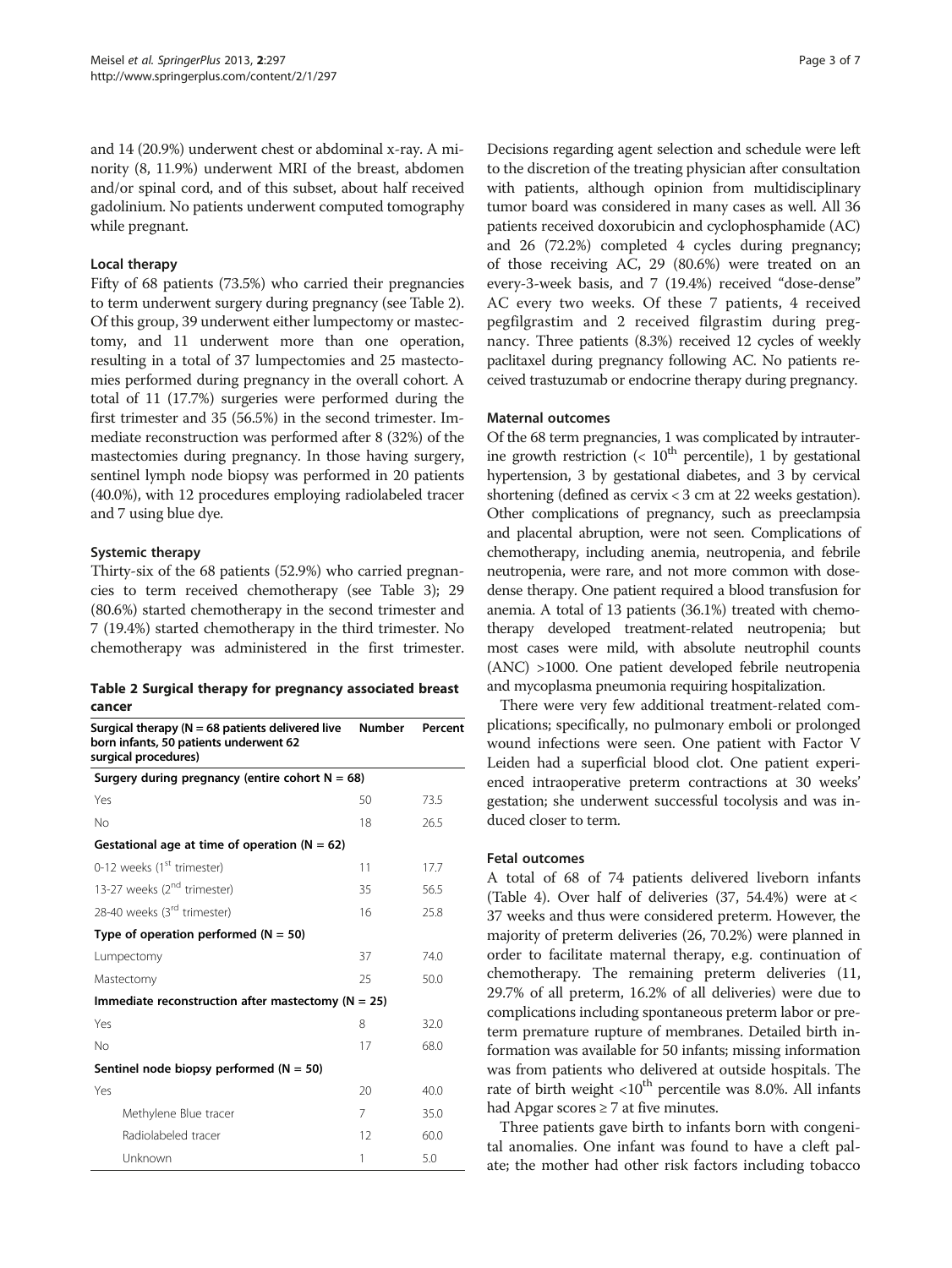<span id="page-3-0"></span>Table 3 Systemic therapy for pregnancy associated breast cancer

| Systemic therapy ( $N = 68$ patients delivered live<br>born infants, 36 received chemotherapy therapy) | Number Percent |      |
|--------------------------------------------------------------------------------------------------------|----------------|------|
| Chemotherapy during pregnancy ( $N = 68$ )                                                             |                |      |
| Yes                                                                                                    | 36             | 52.9 |
| <b>No</b>                                                                                              | 32             | 47.1 |
| Gestational age at initiation of treatment ( $N = 36$ )                                                |                |      |
| 0-12 weeks (1 <sup>st</sup> trimester)                                                                 | $\Omega$       | 0.0  |
| 13-27 weeks (2 <sup>nd</sup> trimester)                                                                | 29             | 80.6 |
| 28-40 weeks (3 <sup>rd</sup> trimester)                                                                | 7              | 19.4 |
| Chemotherapy regimen ( $N = 36$ )                                                                      |                |      |
| Every-3-week AC                                                                                        | 29             | 80.6 |
| 4 cycles                                                                                               | 21             | 72.4 |
| 3 cycles                                                                                               | $\mathfrak{D}$ | 6.9  |
| 2 cycles                                                                                               | 5              | 17.2 |
| 1 cycle                                                                                                | 1              | 3.4  |
| Dose-dense AC                                                                                          | 7              | 19.4 |
| 4 cycles                                                                                               | 5              | 71.4 |
| 2 cycles                                                                                               | $\mathfrak{D}$ | 28.6 |
| $AC \times 4 +$ weekly paclitaxel (12 weeks)                                                           | 3              | 8.3  |
| Dose-dense AC                                                                                          | $\mathfrak{D}$ | 66.6 |
| Every-3-week AC                                                                                        | 1              | 33.4 |
| Neoadjuvant chemotherapy ( $N = 36$ )                                                                  |                |      |
| Yes                                                                                                    | 8              | 22.2 |
| Growth factor support ( $N = 36$ )                                                                     |                |      |
| Yes                                                                                                    | 6              | 16.7 |
| Pegfilgrastim                                                                                          | 4              | 66.7 |
| Filgrastim                                                                                             | $\overline{2}$ | 33.3 |

Abbreviations: AC doxorubicin, cyclophosphamide.

and opiate use, and there was no chemotherapy exposure during pregnancy (Shaw et al. [1996](#page-6-0)). One infant had an atrial septal defect noted prior to initiation of chemotherapy at 31 weeks, after completion of fetal cardiac development. One infant was born with multiple abnormalities (ventricular septal defect, club foot, and hypospadias); the VSD and club foot were noted prior to initiating breast cancer therapy at 20 weeks, and hypospadias was additionally seen at delivery.

#### Discussion

In this cohort of patients with PABC, contemporary therapies for breast cancer including "dose-dense" scheduling, taxane chemotherapy, growth factor support, immediate breast reconstruction, and sentinel lymph node biopsy, were utilized without significant rates of adverse maternal or fetal events. There was a low rate of maternal complications, and the overall rate of fetal abnormalities, 4.4%, was consistent with expected population rates (Parker et al.

[2010](#page-6-0)). This series is one of the most modern cohorts of PABC patients in the current literature, with the majority of patients receiving their diagnosis during or after the year 2005.

Consistent with prior reports, and likely due to the young age of the patients, this PABC cohort was enriched for ERnegative tumors as well as BRCA mutations (Middleton et al. [2003;](#page-6-0) Elledge et al. [1993](#page-6-0)). However, patients' clinicopathologic details did not differ greatly from those noted in other studies of non-pregnant young women diagnosed with breast cancer (Collins et al. [2012\)](#page-6-0).

Almost all patients in the cohort underwent imaging to stage their disease while pregnant. Notably, nearly half of patients underwent mammography and over 10% underwent MRI scanning, with no apparent adverse effect on the fetus. The safety and feasibility of mammography during pregnancy have been reported (Kopans [1998](#page-6-0); Yang et al. [2006\)](#page-6-0), and it is unclear why rates of mammography were not higher in this population. The findings from this study support the safety of mammography during pregnancy; and suggest that MRI may have a role in select cases (Taylor et al. [2011](#page-6-0)).

Reports suggest that mastectomy or lumpectomy can be safely pursued at any point during a pregnancy with minimal risk to the fetus (Rosenkranz & Lucci [2005;](#page-6-0) Amant et al. [2010](#page-5-0)). However, first trimester surgery is often deferred, out of concern for higher risks of fetal complications (Moran et al. [2007](#page-6-0)). In this cohort, nearly one in five patients underwent surgery in the first trimester without apparent complications, suggesting the safety of surgical intervention during this time. Additionally, both sentinel lymph node biopsy and immediate reconstruction were utilized without apparent complication. Overall, very few surgical complications were observed, consistent with previous observations (Dominici et al. [2010](#page-6-0)). These data support the safety of contemporary surgical treatment paradigms in PABC, as long as practitioners are aware of the unique physiologic changes associated with pregnancy (Hill & Pickinpaugh [2008](#page-6-0)).

Although chemotherapy administration during the first trimester has been associated with risk of fetal defects, the use of certain chemotherapeutics in the second and third trimesters is generally considered safe without increase in the rates of fetal abnormalities (Loibl et al. [2012;](#page-6-0) Amant et al. [2010](#page-5-0); Cardonick & Iacobucci [2004;](#page-6-0) Ring et al. [2005](#page-6-0)). The chemotherapy data presented in this study support the safety of administering traditional as well as more contemporary treatment regimens in this population. Dose-dense scheduling has an important role in modern adjuvant breast cancer treatment, however is not typically offered to women during pregnancy due to concerns regarding potential harm to the fetal bone marrow. A prior study of 10 pregnant patients treated with dose-dense AC found no difference in maternal or neonatal outcomes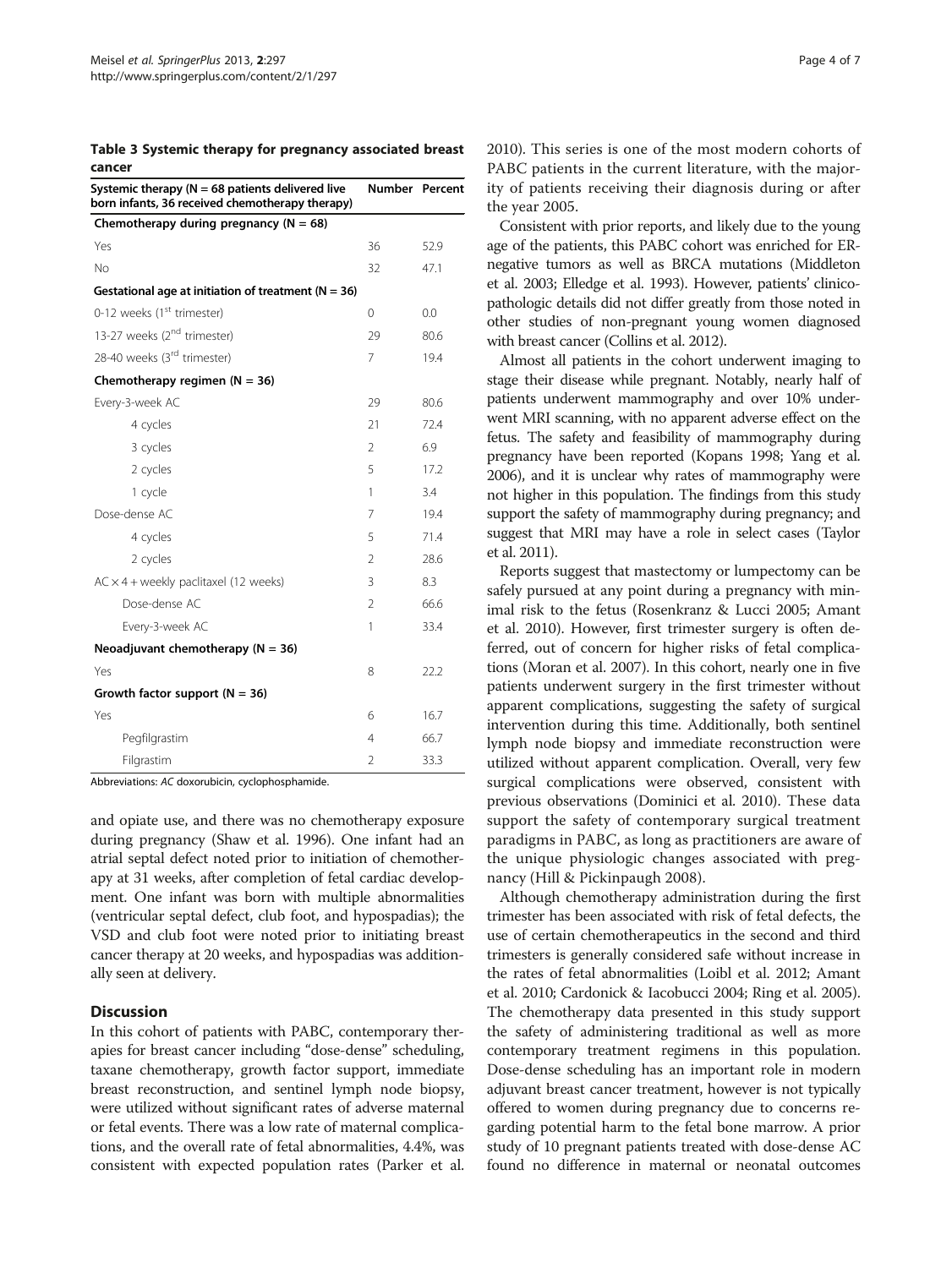<span id="page-4-0"></span>Table 4 Fetal outcomes after treatment for pregnancy associated breast cancer

| <b>Fetal Outcomes</b><br>$(N = 68$ patients delivered live born infants) | Frequency      | Percent |
|--------------------------------------------------------------------------|----------------|---------|
| Method of delivery ( $N = 68$ )                                          |                |         |
| Method of delivery known                                                 | 62             | 91.2    |
| Spontaneous onset of labor                                               | 8              | 12.9    |
| Induction of labor                                                       | 38             | 61.3    |
| Caesarian section                                                        | 21             | 33.9    |
| Method of delivery unknown                                               | 6              | 8.8     |
| Gestational age at delivery ( $N = 68$ )                                 |                |         |
| Gestational age at delivery known                                        | 66             | 97.1    |
| <34 weeks                                                                | $\overline{4}$ | 6.7     |
| 34-36.9 weeks                                                            | 33             | 50.0    |
| >37 weeks                                                                | 29             | 43.9    |
|                                                                          |                | 2.9     |
| Gestational age at delivery unknown                                      | $\overline{2}$ |         |
| Weight for gestational age ( $N = 68$ )                                  | 50             | 73.5    |
| Weight for gestational age known                                         |                |         |
| SGA (<10 <sup>th</sup> percentile)                                       | $\overline{4}$ | 8.0     |
| AGA                                                                      | 45             | 90.0    |
| LGA (>10 <sup>th</sup> percentile)                                       | 1              | 2.0     |
| Weight for gestational age unknown                                       | 18             | 26.5    |
| Apgar scores ( $N = 68$ )                                                |                |         |
| Apgar scores known                                                       | 50             | 73.5    |
| $\leq$ 7 at 5 minutes                                                    | $\Omega$       | 0.0     |
| $\geq$ 7 at 5 minutes                                                    | 50             | 100.0   |
| Unknown                                                                  | 18             | 26.5    |
| Complications of delivery ( $N = 68$ )                                   |                |         |
| Spontaneous preterm delivery                                             | 5              | 7.3     |
| Arrested preterm labor                                                   | $\mathfrak{D}$ | 2.9     |
| PPROM                                                                    | 5              | 7.4     |
| Chorioamnionitis                                                         | 1              | 1.5     |
| Cord prolapse                                                            | 1              | 1.5     |
| Uterine atony                                                            | 1              | 1.5     |
| Fetal Abnormalities ( $N = 68$ )                                         |                |         |
| Cleft palate                                                             | 1              | 1.5     |
| VSD, club foot, hypospadias                                              | 1              | 1.5     |
| <b>ASD</b>                                                               | 1              | 1.5     |

Abbreviations: SGA small for gestational age, AGA average/appropriate for gestational age, LGA large for gestational age, PPROM preterm premature rupture of membranes, VSD ventricular septal defect, ASD atrial septal defect.

when compared with every three week dosing (Cardonick et al. [2012b\)](#page-6-0). In this study, in the patients who received AC, including the significant minority who received a "dosedense" schedule, there were no apparent short-term adverse effects on offspring.

Most prior studies evaluating chemotherapy in PABC have examined AC or FAC, but few studies have examined

the safety of taxanes, which play an integral role in adjuvant chemotherapy regimens. In this cohort, 8.3% of patients who received AC also received 12 cycles of weekly paclitaxel during pregnancy without evident undesirable effects. To date, the use of taxanes in PABC has been reported primarily as case reports (Potluri et al. [2006](#page-6-0); Nieto et al. [2006\)](#page-6-0). In a recent review of this literature, it was noted that of 42 infants born to 40 patients exposed to taxanes during pregnancy, only one had a malformation possibly related to taxane use (Mir et al. [2010](#page-6-0)). Further expansion of this data is desired to confirm the safety of taxane-containing chemotherapy regimens after the first trimester.

In non-pregnant women, growth factors may be required during adjuvant chemotherapy, particularly with "dosedense" schedules. There are few reports in the literature of patients receiving growth factors during pregnancy (Dale et al. [2003](#page-6-0)). Consistent with the prior publications, 6 patients in this study received growth factor support without apparent adverse effect on the fetus.

Although neither tamoxifen nor trastuzumab has been rigorously studied in pregnant patients, these important systemic agents are traditionally avoided in pregnancy out of concern for teratogenic effects. Case reports have described multiple fetal complications after prenatal exposures to these agents (Gottschalk et al. [2011](#page-6-0); Braems et al. [2011](#page-6-0); Witzel et al. [2008\)](#page-6-0). Trastuzumab has been associated with oligohydramnios, and a boxed warning for teratogenicity has been issued, contraindicating the use of trastuzumab in pregnancy. As a short-term delay in the initiation of endocrine therapy likely does not adversely affect survival outcomes, particularly in early stage breast cancer, it is feasible to consider delayed initiation of tamoxifen until completion of pregnancy. However, given the growth kinetics of HER2 positive breast cancer, a delay in HER2-directed therapy may be more clinically significant and introduce potential risk of compromise in the care of these patients. Fortunately, current adjuvant regimens for HER2 positive breast cancer can begin with anthracycline-based chemotherapy, facilitating postponement of trastuzumab therapy until after delivery. Analysis of unintentional pregnancies during adjuvant trastuzumab clinical trials is in process (Azim et al. [2012\)](#page-6-0), and an ongoing prospective study (MotHER pregnancy registry) is collecting data on pregnancies complicated by trastuzumab exposure.

In general, increased rates of maternal complications of pregnancy were not observed in this cohort, possibly reflecting early inclusion of a maternal-fetal medicine specialist in the multidisciplinary team. A notable finding was the observation that over half of deliveries occurred at < 37 weeks, and were considered preterm. In contrast, the current expected rate of preterm delivery in the United States is 12.2% (Martin et al. [2011\)](#page-6-0). With the exception of one series suggesting rates of preterm delivery comparable to general population norms (Cardonick et al. [2010\)](#page-6-0), most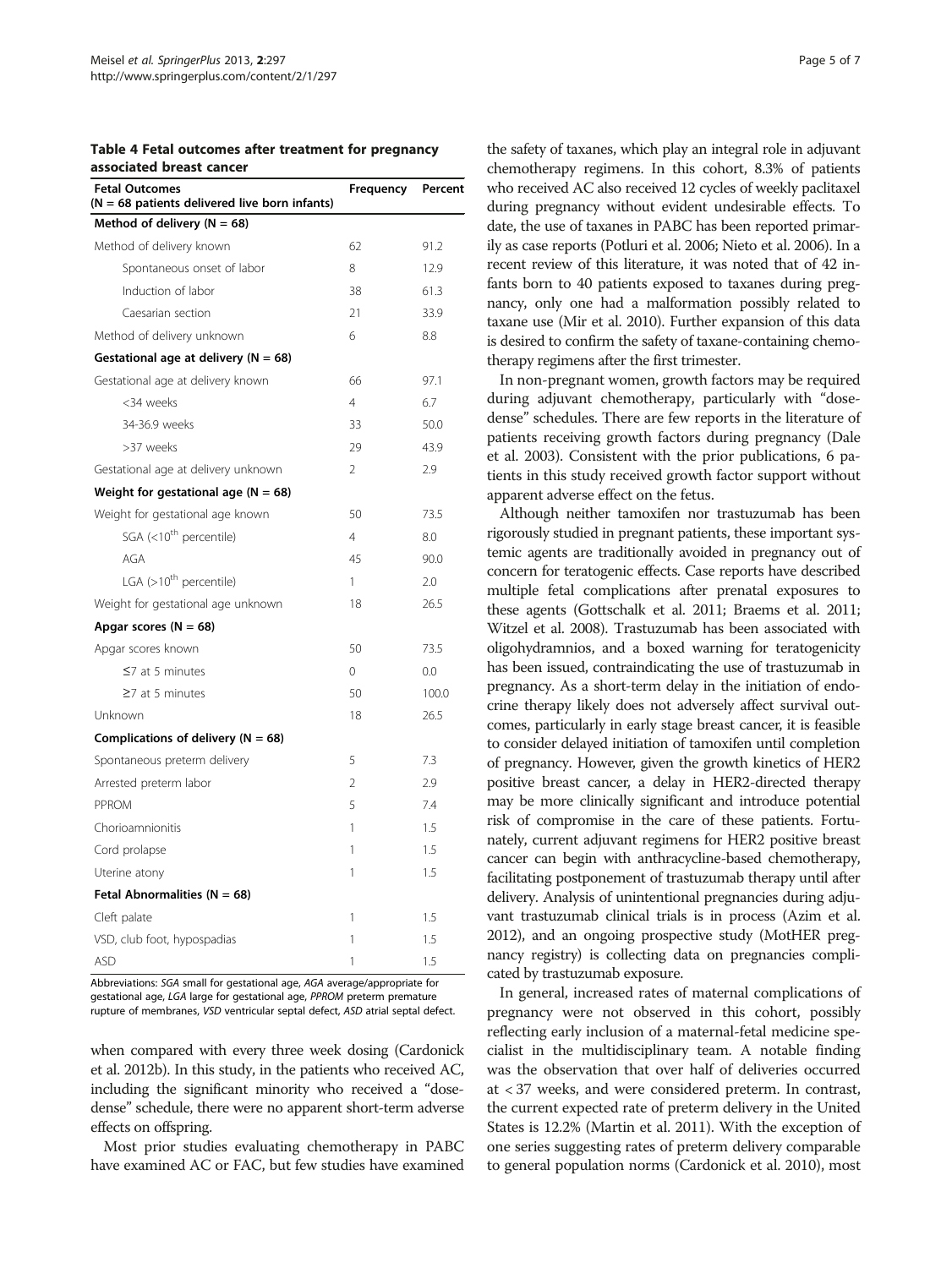<span id="page-5-0"></span>other published studies have also reported an increased risk of preterm delivery in patients treated with chemotherapy for PABC (Smith et al. [2001](#page-6-0); Loibl et al. [2012](#page-6-0); Van Calsteren et al. [2010\)](#page-6-0). In this series, the majority of preterm deliveries were planned to facilitate maternal therapy, e.g. to allow continuation of chemotherapy. Only 16.2% experienced unplanned preterm delivery, a figure more consistent with national averages for non-PABC patients.

The question of planned premature delivery deserves examination. Although preterm delivery in this cohort did not appear to result in increased harm to the fetus, recent obstetrical data has suggested even late preterm delivery (34–37 weeks) or near term delivery (37–39 weeks) can be associated with adverse outcomes in the fetus (Hibbard et al. [2010](#page-6-0); Shapiro-Mendoza et al. [2008](#page-6-0)). In addition, a recent evaluation of children exposed to chemotherapy in utero has noted lower cognitive development for those born preterm than for those born full term (Amant et al. 2012). Given the apparent safety of chemotherapy during pregnancy, especially in the third trimester, the risks of late preterm delivery must be carefully considered when planning the timing of delivery. In these situations, a careful discussion is encouraged between the patient, the maternal-fetal medicine specialist, and the medical oncologist so that delivery timing minimizes risks to both mother and fetus.

Strengths of this study include utilization of a large academic comprehensive cancer center, and evaluation of a sizeable number of pregnant breast cancer patients treated with more contemporary treatment regimens than have been previously published. In addition, a systematic approach was used to assemble the cohort rather than solely relying on physician recall or patient self-enrollment, eliminating a source of bias. Finally, the majority of patients were treated for their breast cancer and delivered their infants at the same institution, allowing for data capture for peripartum as well as maternal outcomes.

A limitation of this study is the lack of follow-up data in exposed infants; data is limited to in utero and perinatal outcomes. Obtaining retrospective follow-up data is complicated by loss to follow-up and limitations of selfreported data. However, prospective long-term follow-up studies have generally demonstrated favorable outcomes in exposed offspring (Aviles & Neri [2001](#page-6-0); Hahn et al. [2006](#page-6-0)). Another limitation of this study is sample size; while this cohort is large compared to other published cohorts of PABC, the sample size is small in absolute terms, making it difficult to generate definitive conclusions. In addition, the study was limited to women treated in a large academic tertiary care center, which introduces the possibility of selection bias. Data on socioeconomic status was not available, but it is possible that a higher degree of social and financial support may have impacted not only treatment choices but also patient outcomes.

This retrospective study of PABC demonstrates the feasibility of optimal treatment through multidisciplinary care team management. Continued prospective data collection and case series publication may improve comfort with using contemporary treatment paradigms to care for women in the difficult situation of having been diagnosed with breast cancer while pregnant. When making treatment decisions for these patients, attention to multidisciplinary team management is necessary to appropriately balance perinatal care of mother and infant. Further data collection and investigation will improve understanding of and treatment paradigms for breast cancer diagnosed during pregnancy.

#### Competing interests

The authors have no financial conflicts or disclosures to report.

#### Authors' contributions

JM participated in collection and assembly of data, data analysis and interpretation, and manuscript writing. KE participated in study conception and design, provision of study material or patients, data analysis and interpretation, and manuscript writing. KZC participated in study conception and design, provision of study material or patients, data analysis and interpretation, and manuscript writing. LS participated in provision of study material or patients, data analysis and interpretation, and manuscript writing. NT participated in provision of study material or patients, data analysis and interpretation, and manuscript writing. SG participated in study conception and design, data analysis and interpretation, and manuscript writing. SK participated in collection and assembly of data, and manuscript writing. AP participated in study conception and design, provision of study material or patients, data analysis and interpretation, and manuscript writing. EM participated in study conception and design, provision of study material or patients, collection and assembly of data, data analysis and interpretation, and manuscript writing. All authors read and approved the final manuscript.

#### Acknowledgements

Financial support for this study was from institutional funding.

#### Precis

Treatment of pregnancy associated breast cancer using contemporary algorithms does not appear to increase maternal or fetal adverse outcomes. Multidisciplinary care is of great importance in the management of pregnancy associated breast cancer.

#### Previous presentations

This manuscript contains original material. A portion of the work described herein was presented in an abstract at the 2011 34th Annual San Antonio Breast Cancer Symposium.

#### Author details

<sup>1</sup> Brigham and Women's Hospital, Boston, MA, USA. <sup>2</sup> Massachusetts General Hospital, Boston, MA, USA. <sup>3</sup>Beth Israel Deaconess Medical Center, Boston, MA, USA. <sup>4</sup> Dana-Farber Cancer Institute, Boston, MA, USA.

#### Received: 4 June 2013 Accepted: 20 June 2013 Published: 3 July 2013

#### References

- Amant F, Deckers S, Van Calsteren K, Loibl S, Halaska M, Brepoels L, Beijnen J, Cardoso F, Gentilini O, Lagae L et al (2010) Breast cancer in pregnancy: recommendations of an international consensus meeting. Eur J Cancer 46 (18):3158–3168
- Amant F, Van Calsteren K, Halaska MJ, Gziri MM, Hui W, Lagae L, Willemsen MA, Kapusta L, Van Calster B, Wouters H et al (2012) Long-term cognitive and cardiac outcomes after prenatal exposure to chemotherapy in children aged 18 months or older: an observational study. Lancet Oncol 13(3):256–264
- Andersson TM, Johansson AL, Hsieh CC, Cnattingius S, Lambe M (2009) Increasing incidence of pregnancy-associated breast cancer in Sweden. Obstet Gynecol 114(3):568–572